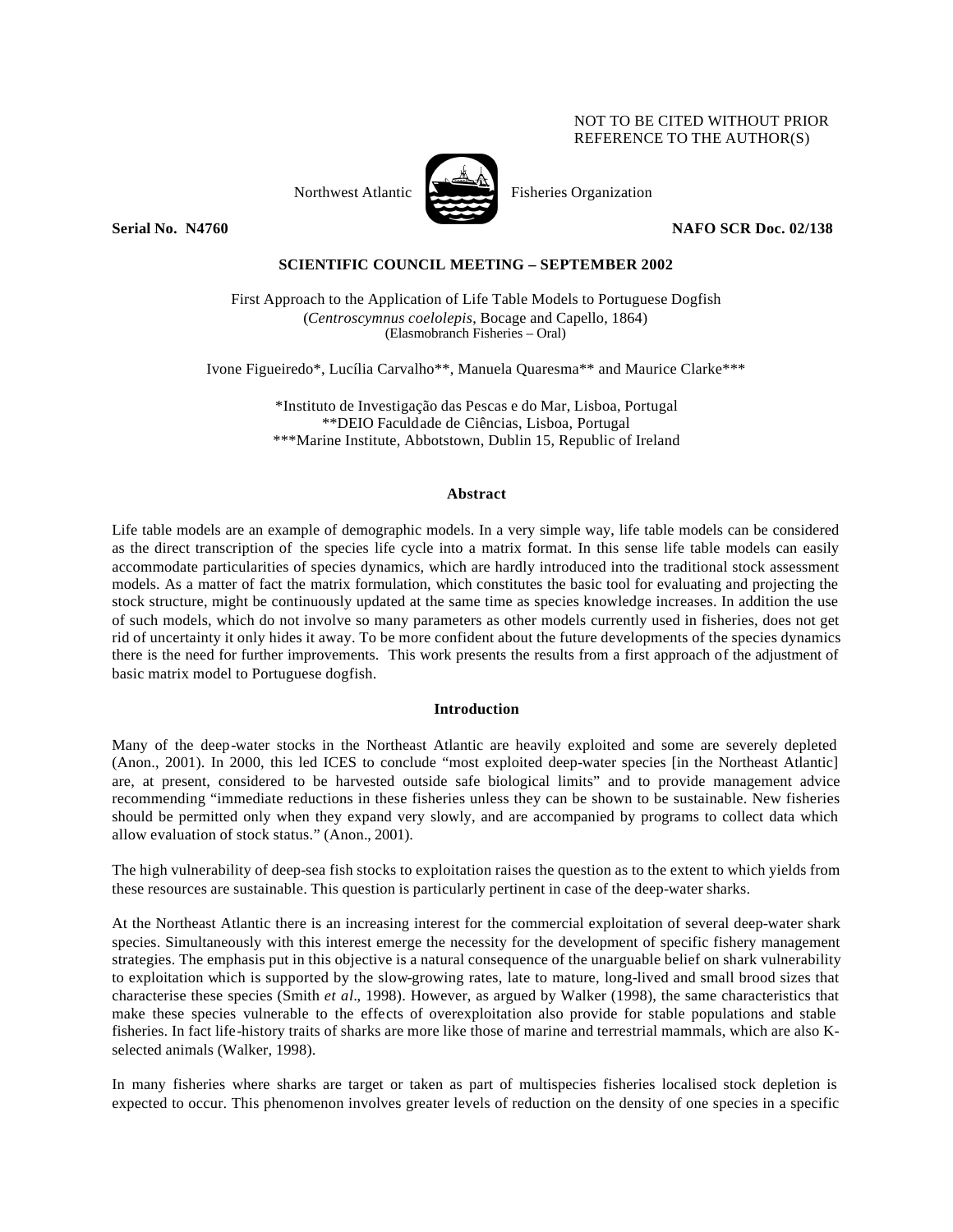area but not at other adjacent areas where the species exists and it is commonly associated with fishing pressure or habitat modification. In the first case the local depletion is related to fact that the exploited areas of shark fisheries, given that they do not fall in nursery grounds or in major aggregation of species breeding, are considerably smaller than the general distribution area of the species (Walker, 1998).

In a restricted area off the Portuguese continental slope (ICES Sub-area IX), a longline fishery for black scabbardfish takes place at depths between 800 and 1200 m on hard bottoms along canyon slopes. In 2000, 15 vessels were engaged in this fishery, which has a by-catch of Portuguese dogfish (*Centroscymnus coelolepis*; Bocage & Capello, 1864) (Figueiredo *et al*., 2000). The commercial interest on this species has increased during the last decade. There are also several fisheries for deep-water sharks at Northeast Atlantic. The trawl fishery that developed in the Rockall Trough and on the slopes of the Porcupine Bank is one of the most intensive. Besides Portuguese dogfish, the Leafscale gulper shark (*Centrophorus squamosus*, Bonnaterre, 1788) are the two species routinely landed (Clarke, Connonly and Bracken, 2001). These species are collectively called "siki" in the French fishery records (Gordon, 1999).

Although the biological characteristics of the shark impede the application of many accepted models for stock assessment (Wood, Ketchen and Beamish, 1979) considerable advances have been made towards the modelling population dynamics and assessing stocks of individual shark species (Punt and Terence, 1998).

Life history modelling and demographic analysis have already being explored and applied to several species. Particularly, matrix models allow to describe the evolution, in discrete time, of a population classified in a finite number of states (Caswell, 1989).

This paper constitutes a simple contribution to the use of matrix population models in demographic studies of shark populations and to do this the Portuguese dogfish was used as the case study.

#### **Material and Methods**

### **Portuguese Dogfish Data**

The Projection matrix constructed for Portuguese dogfish is based on information mainly derived from samples collected from landings at Sesimbra port, which is located at the centre of Portugal Mainland. As stated before, this species is the major by-catch of the artisanal longline fishery that takes place off Sesimbra and that has black scabbardfish as the target species.

#### Size at birth

26.8 cm for both males and females is the length at birth assumed for Portuguese dogfish. This value was established taken into consideration the length of embryos at the latest state of development, i.e. near birth, which were collected from Sesimbra samples (Veríssimo, 2001).

This size is slightly smaller than the one adopted for specimens from the West off British Isles (Clarke, Connoly and Bracken, 2001).

Although the Portuguese data are insufficient to determine the duration of gestation time so the value of 26 months pointed out by Girard (2000) is adopted, which is close to the value (22 months) as demonstrated for the related species *Squalus acanthias* (Hanchett, 1988)

#### Growth parameters

Although the present analysis of population data is not done in terms of age groups it is necessary to have some indications about species' growth pattern and rates. Such information is necessary in order to have an idea about time duration of the each category into which the population will be divided.

Age determination of sharks, particularly of deep-water sharks, is not an easy task. The choice of the shark structure for age determination, of the preparation method and of the ageing criteria together with the lack of validation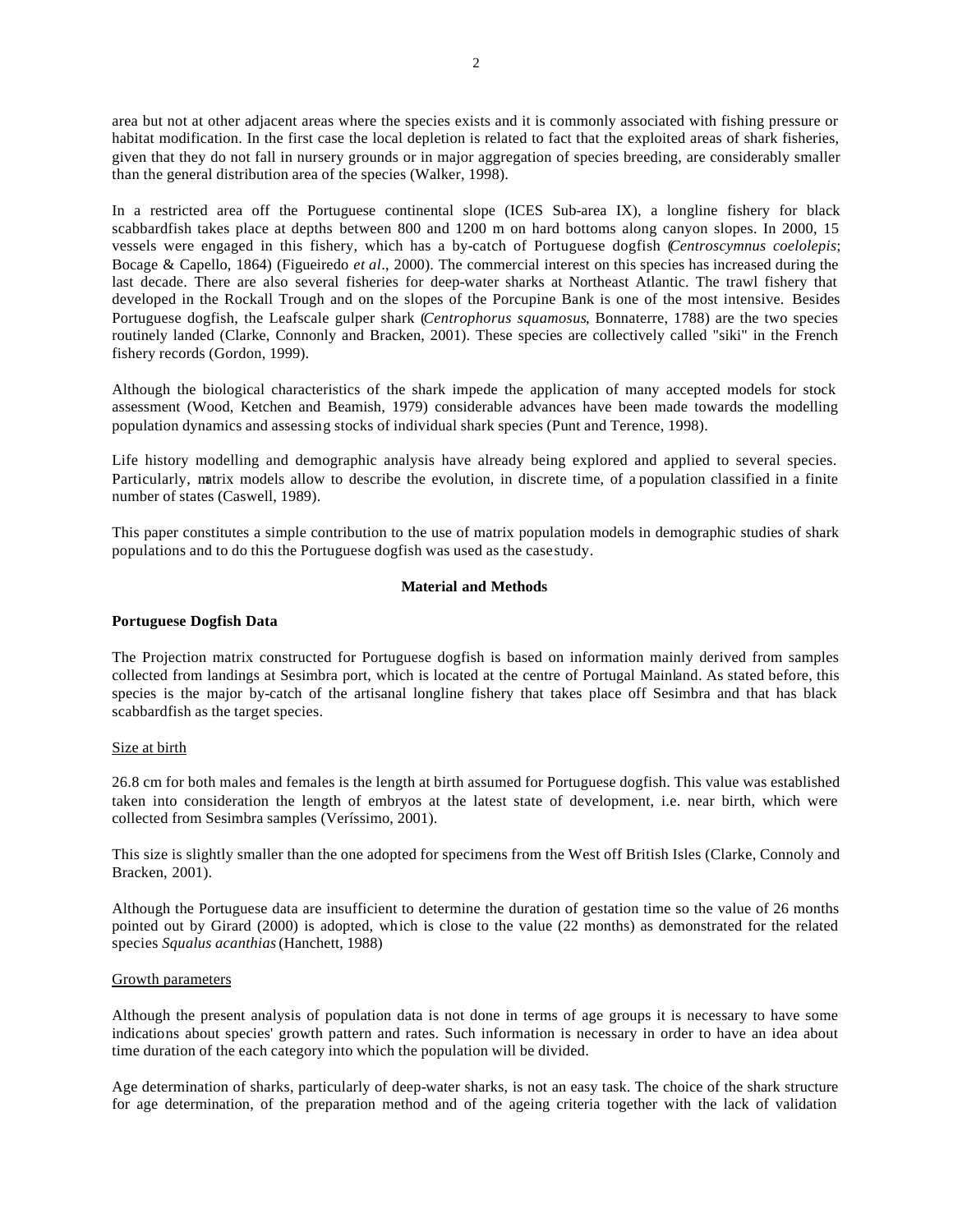studies are important sources that affect the level of uncertainty on age determinations and consequently the variance of growth parameter estimates. These age data preliminary nature, but have been used in this analysis to illustrate the utility of the matrix model for this species.

In this study, the growth parameter estimates are determined based on age and length data available from ageing studies, which were based on species samples collected following the Portuguese landing sampling program. In these studies ages were assigned through the analysis of spine's structure, namely, through the counting of the growth bands inscribed on fine spine sections. For establishment of ageing criteria it has been assumed that:

- Growth bands are annually deposited;
- Only one growth band is deposited in each year;
- Species' growth pattern is adequately described by the Von Bertallanffy model (VBF);
- L∞ is assumed to be 0.95 of maximum species' observed length, Lmax (130.15 cm in Hareide *et al.*, 2000).

The VBF models as well as the estimates of its growth parameters are presented in Fig. 1.

### Renovation rate

The renovation rate in each year is the product of:

- mean number of embryos liberated by pregnant females;
- sex ratio of terminal embryos per pregnant female;
- females' fraction liberating embryos each year.

To determine the renovation rate for Portuguese dogfish it is assumed that:

- there are no differences on renovation rates among geographic areas;
- the mean number of embryos do not vary according to the length/age of females;
- the sex ratio of liberated embryos is constant:
- the proportion of pregnant females liberating embryos in each year is constant.

Based on biological information from specimens sampled at Sesimbra the following results are obtained (Veríssimo, 2001):

- 10 is the mean number of terminal embryos by female;
- 43% is the sex ratio of the liberated embryos;
- 5.6% is the fraction of pregnant females liberating embryos in each year.

The estimated renovation rate is equal to 0.24.

### Natural mortality

For all the species natural mortality parameter; M, is very difficult to determine. Consequently M is commonly treated as a fixed constant, although it is known that it is a random variable that varies over time, age and year-class.

Despite this difficulty on its determination, natural mortality is often estimated following different approaches, namely: I) catch curve analysis; ii) LFA and related analyses, iii) mark and recapture experiments; iv) collection of dead organisms; v) fitting populations models; vi) life history (or meta-) analysis.

The last approach, life history analysis or meta-analysis, has as starting point several estimates of life history parameters calculated for a variety of species and environments. These estimates are jointly used in order to establish predictive relationships or statistical distributions for the parameters of interest.

In the case of natural mortality different estimates of this parameter are used to develop predictive regression relationships in which natural mortality is a dependent variable. Although several models are available, at the present study natural mortality is estimated using Pauly's Model: Pauly, 1980).

# $log_{10} M$  =  $-0.0066$  - 0.279  $log_{10} L_y$  + 0.6543 $log_{10} K$  + 0.4634 $log_{10} T$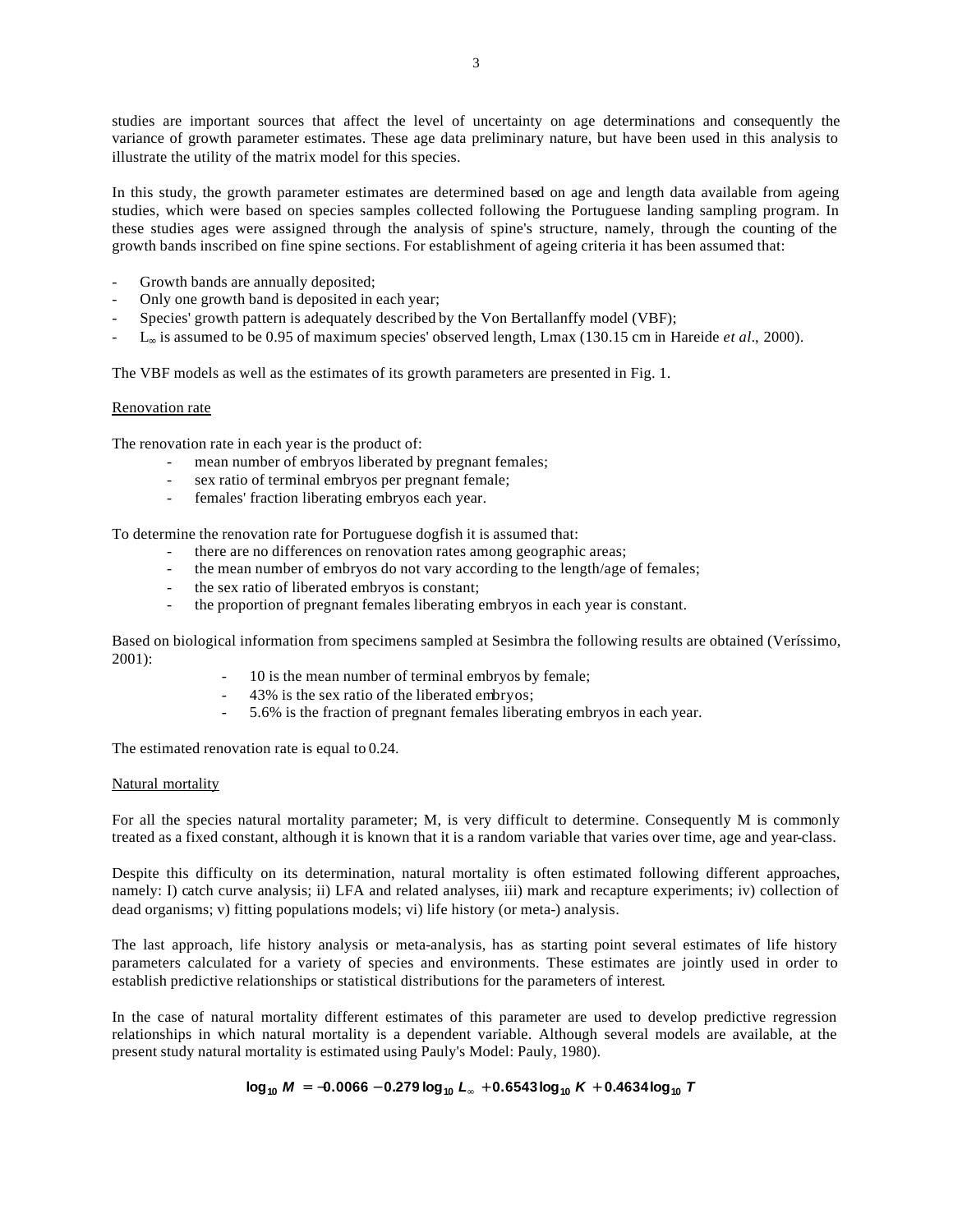The value of 5°C which, corresponds to minimum temperature registered for the species (Compagno, 1994), is adopted. Although observational temperature data registered onboard of a Portuguese longline fishing vessel indicated a considerably higher value (11.5ºC). This value is not used in present study and the resulting M estimate for the 5ºC temperature is 0.16.

#### Fishing mortality

Fishing mortalities are estimated based on equivalence  $Z=F+M$ , where Z is the total mortality, F fishing mortality and M, natural mortality.

Under equilibrium assumptions and assuming that fishing mortality do not differ among length classes, Z, can be determined through Beverton and Holt (1957) model:

$$
Z = k \frac{L \infty - \overline{L}}{\overline{L} - L_c} L \infty
$$

where:

- $\overline{L}$  is the mean length of capture;
- Lc is the length at first capture;

|              |    | 0,17  |
|--------------|----|-------|
| $L^{\infty}$ |    | 137   |
|              |    | 104.1 |
|              | Lc |       |
|              | H  | 0.189 |

#### Fishing gear selectivity

Results of Irish longline surveys support Gordon's (1999) view that longlines are not a selective fishing method for sharks as trawl (Clarke *et al.*, this conference). In effect while longlines tend to select larger teleost fish than trawls (Hareide, 1995; Jørgensen, 1995) this statement may not apply to all deepwater shark species (Clarke, 2000). Longlines are not size-selective; on longlines the probability of capturing small Portuguese dogfish females is higher than on trawl. Furthermore, squalid sharks as small as 27 cm TL were taken on long-lines (Connolly, Kelly and Clarke, 1999).

In addition results from Irish longline surveys (Clarke, 2000; Connolly, Kelly and Clarke, 1999) show that commercial (13/0 EZ) hooks and baits select for a broad size *spectrum* of squaliform sharks representing the entire length range of free-swimming specimens of the species under study. It appears that small sharks are well adapted to prey on relatively large food items.

#### Population length histograms

Female length frequency distributions are established based on samples obtained from the length sampling program carried out in Sesimbra landing port (Fig. 2).

### **Matrix Population Model**

A matrix population model is adjusted to Portuguese dogfish data as a way to investigate the demographic dynamics of the exploited population at the Portuguese continental slope.

This matrix approach is one of the several mathematical frameworks for demographic modelling particularly useful whenever the life cycle of a species is most appropriately described in terms of size classes or developmental stages, rather than age classes (Caswell, 1989).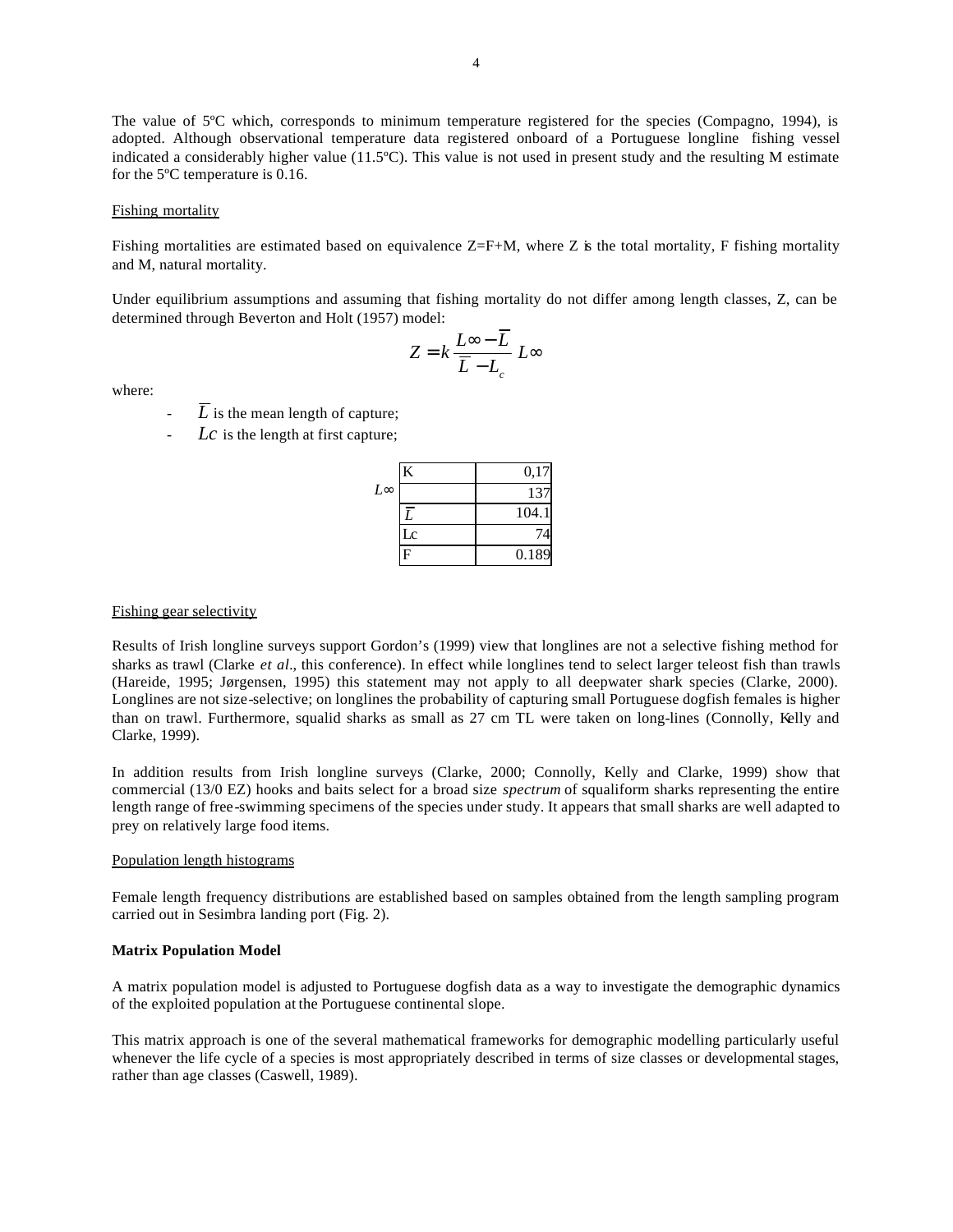Matrix population models are applied to populations in which individuals are classified into discrete categories or stages. Although some stages are naturally discrete others are naturally continuous and must be made discrete (e.g. size). Dividing continuous variables into discrete categories involves trade-offs. In this last case the model treats all individuals within a category as identical so creating only a few large categories reduces the accuracy of the dynamics within each stage. Alternatively, creating many small categories leads to a large model and make it hard to estimate parameter values because sample sizes in each category are small (Caswell, 1997).

The stages describe the life cycle, or as much of it as is believed to be demographically important. Species' *life cycle graph* is a simple graphical description of the life cycle, which is isomorphic to the *population projection matrix* **A***.*

A matrix population model operates in discrete time projecting a population from  $t_0$  to  $t_0+1$ . At the present approach only the simpler time invariant and density independent model will be considered:

 $n(t_0 + t) = A^t \n\hat{i} \cdot n(t_0)$  for  $t a$  1 with  $t_0$  initialtime.

Using this model the analysis of the population dynamics is based on the analysis of the asymptotic behaviour of the projection matrix  $A^t$ , through the study of the eigenvalues and eigenvectors of the matrix  $\overrightarrow{A}$ .

If  $A = \{a_{ij}\}\ (i, j = 1,...,k)$  is a square matrix of dimension k×k, the eigenvalues,  $\lambda_i$  (i = 1,...k) are determined as the solutions of the characteristic equation  $|\mathbf{A} - \lambda \mathbf{I}| = 0$ .

Each eigenvalue,  $\lambda_i$ , has an associated right eigenvector,  $w_i$ , of dimension (k×1), that satisfies the equation  $A w_i =$  $\lambda_i \cdot \mathbf{w_i}$ , i = 1,...,k

Analogously each eigenvalue,  $\lambda_i$  has an associated left eigenvector,  $v_i$ , of dimension ( $k \times 1$ ), that satisfies the equation  $\mathbf{v}_i^*$  .  $\mathbf{A}^* = \lambda_i \cdot \mathbf{v}_i^*$ ,  $i = 1,...,k$ , where  $\mathbf{v}_i^*$  - transposed of  $v_i$ , is a right eigenvector of  $\mathbf{A}^*$ , transposed of  $\mathbf{A}$ .

Both the dominant eigenvalue  $\lambda_1$ ,  $\lambda_2 > |\lambda_i|$ ,  $\neq 1$ , and its corresponding right eigenvector  $w_1$  will govern **the resultant asymptotic population structure assuming that the actual environmental conditions are maintained indefinitely constant.** 

- if  $\lambda_1 > 1 \rightarrow$  the population will increase exponentially
- if  $\lambda_1$  <1  $\rightarrow$  the population will decrease exponentially

 $\lambda_1$  is called the population growth rate and its logarithm expresses the intrinsic change rate of the population,  $\ln(\lambda_1)$ = r. The stable population structure is given by the right eigenvector associated with the dominant eigenvalue. The stage specific reproductive value is given by the left eigenvector,  $\bf{v}_1$ , associated with the dominant eigenvalue.

Multiregional models, also designated metapopulation models by ecologists, may be used in cases when it is needed to incorporate spatial variation in the processes associated with the population (Caswell, 2001).

In the present study a multiregional model is constructed for the Portuguese dogfish. However due to the lack of information about the migration pattern of the species between the commercially exploited region and adjacent areas leads to assume the simplest form of dispersal of individuals between those areas, diffusion. According to this approach the flux of individuals between regions is proportional to the differences in their densities (Caswell, 2001).

In this case the projection matrix of the model includes the projection submatrices  $A_1$  and  $A_2$ , which describe the within -region demography of Regions 1 and 2 respectively. The entries of each of matrix correspond to the transitions and reproduction of individuals from the corresponding region. Differences between the two submatrices are due to the fact that fishing mortality takes only place at Region 1.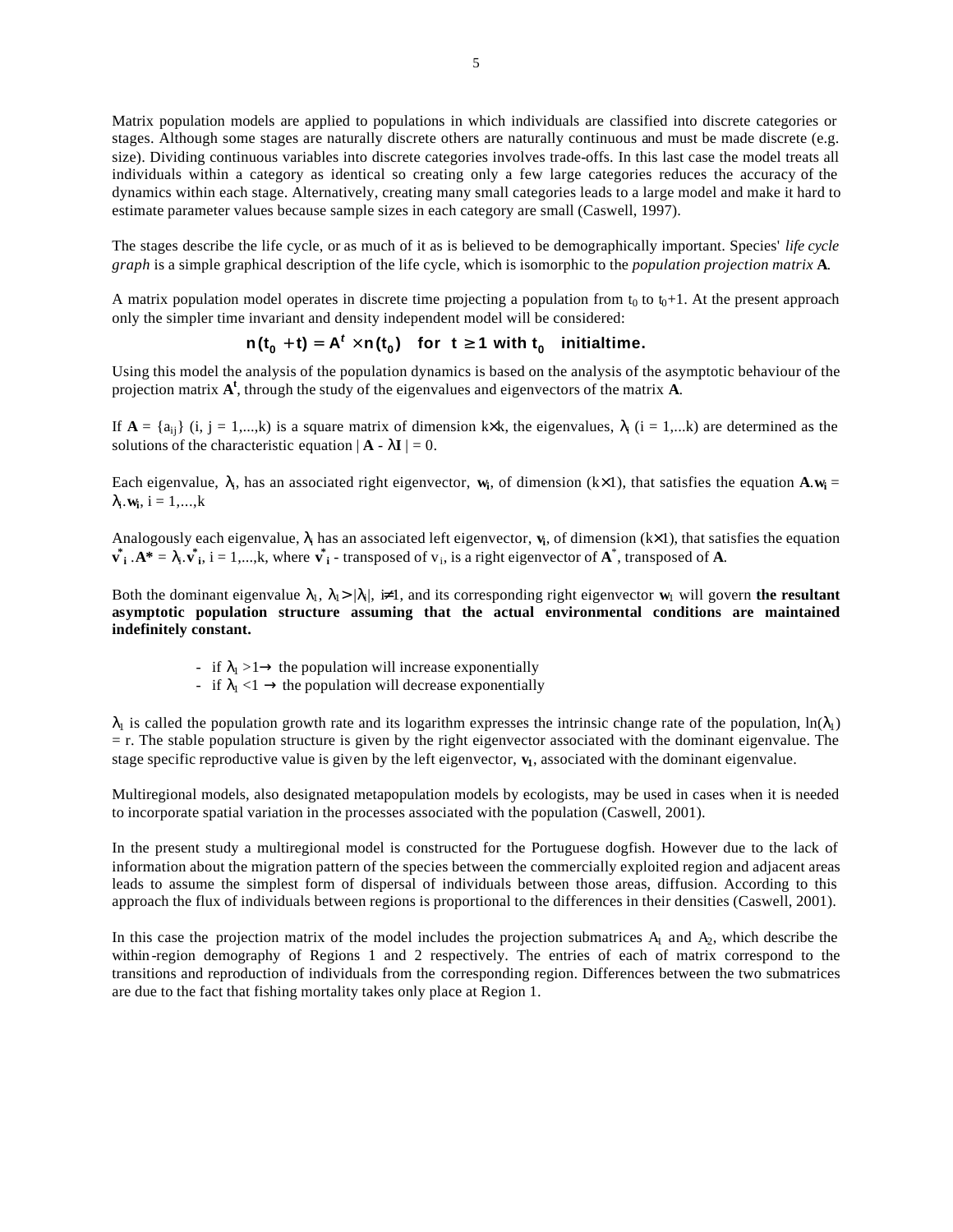**ú ú ú ú ú ú ú ú ú ú ú û ù ê ê ê ê ê ê ê ê ê ê ê ë é = ÷ ÷ ø ö ç ç è æ = 23 24 22 23 21 22 21 13 14 12 13 11 12 11 2 1 0 0 0 0 0 0 0 0 0 0 0 0 0 0 0 0 0 0 0 0 0 0 0 0 0 0 0 0 0 0 0 0 0 0 0 0 0 0 0 0 0 0 0 0 0 0 0 0** *G P G P G P P R R G P G P G P P R R A A A*

where:

- $P_{ki}$  is the probability of an individual from region k and stage i survives and remains at stage i;
- $G_{ki}$  is the probability of an individual from region k and stage i survives and passes to stage i+1;
- R is the renovation rate, which is assumed to be equal for the two stages contributing with embryos.

The model also comprehends the 4x4 diffusion matrix,  $D = diag (d_1, d_2, d_3, d_4)$  where  $d_i$  is the probability that an individual in category i leaves the region and goes to the other. In our case estimates of  $d_i$  from Region 1 to region 2 correspond to the proportion of the mean observed number of individuals in category i at region 1 *versus* the expected number under the theoretical underlying length distribution assumed for the whole area.

The population vector is 
$$
n = \frac{\epsilon^{n_1} \frac{\epsilon^{n_2}}{\epsilon^{n_1} \frac{\epsilon^{n_2}}{\epsilon^{n_3} \frac{\epsilon^{n_4}}{\epsilon^{n_5} \frac{\epsilon^{n_6}}{\epsilon^{n_6} \frac{\epsilon^{n_6}}{\epsilon^{n_6} \frac{\epsilon^{n_6}}{\epsilon^{n_6} \frac{\epsilon^{n_6}}{\epsilon^{n_6} \frac{\epsilon^{n_6}}{\epsilon^{n_6} \frac{\epsilon^{n_6}}{\epsilon^{n_6} \frac{\epsilon^{n_6}}{\epsilon^{n_6} \frac{\epsilon^{n_6}}{\epsilon^{n_6} \frac{\epsilon^{n_6}}{\epsilon^{n_6} \frac{\epsilon^{n_6}}{\epsilon^{n_6} \frac{\epsilon^{n_6}}{\epsilon^{n_6} \frac{\epsilon^{n_6}}{\epsilon^{n_6} \frac{\epsilon^{n_6}}{\epsilon^{n_6} \frac{\epsilon^{n_6}}{\epsilon^{n_6} \frac{\epsilon^{n_6}}{\epsilon^{n_6} \frac{\epsilon^{n_6}}{\epsilon^{n_6} \frac{\epsilon^{n_6}}{\epsilon^{n_6} \frac{\epsilon^{n_6}}{\epsilon^{n_6} \frac{\epsilon^{n_6}}{\epsilon^{n_6} \frac{\epsilon^{n_6}}{\epsilon^{n_6} \frac{\epsilon^{n_6}}{\epsilon^{n_6} \frac{\epsilon^{n_6}}{\epsilon^{n_6} \frac{\epsilon^{n_6}}{\epsilon^{n_6} \frac{\epsilon^{n_6}}{\epsilon^{n_6} \frac{\epsilon^{n_6}}{\epsilon^{n_6} \frac{\epsilon^{n_6}}{\epsilon^{n_6} \frac{\epsilon^{n_6}}{\epsilon^{n_6} \frac{\epsilon^{n_6}}{\epsilon^{n_6} \frac{\epsilon^{n_6}}{\epsilon^{n_6} \frac{\epsilon^{n_6}}{\epsilon^{n_6} \frac{\epsilon^{n_6}}{\epsilon^{n_6} \frac{\epsilon^{n_6}}{\epsilon^{n_6} \frac{\epsilon^{n_6}}{\epsilon^{n_6} \frac{\epsilon^{n_6}}{\epsilon^{n_6} \frac{\epsilon^{n_6}}{\epsilon^{n_6} \frac{\epsilon^{n_6}}{\epsilon^{n_6} \frac{\epsilon^{n_6}}{\epsilon^{n_6} \frac{\epsilon^{n_6}}{\epsilon^{n_6} \frac{\epsilon^{n_6}}{\epsilon^{n_6} \frac{\epsilon^{n_6}}{\epsilon^{n_6} \frac{\epsilon^{n_6}}{\epsilon^{n_6} \frac{\epsilon^{n_6}}{\epsilon^{n_6} \frac{\epsilon^{n_6}}{\epsilon^{n_6} \frac{\epsilon^{n_6
$$

within -region demography transforms the vectors  $n_{region1}$  (t) and  $n_{region2}$  (t) into to intermediate

vectors  $m_1(t)$  and  $m_2(t)$  according to  $\sum_{k=1}^{\infty} \frac{m_1}{k} (t) = \sum_{k=0}^{\infty} \frac{m_2(m_1 + k)}{k} (t)$ . Then considering that the dispersal moves individuals between the two regions the population vector at time t+1 follows **n 0 A**  $\frac{\partial n_1}{\partial t}(t) = \frac{\partial n_1}{\partial t} \frac{0}{t}$ **Region 2 Region 1 2 1 2**  $\frac{1}{2} \frac{9}{96}$  **t**) =  $\frac{3}{6}$  **b**  $\frac{1}{2}$  **c**  $\frac{1}{9}$  **c**  $\frac{1}{1}$  **c**  $\frac{1}{2}$  **c**  $\frac{1}{9}$  **c**  $\frac{1}{1}$  **c**  $\frac{1}{1}$  **c**  $\frac{1}{2}$  **c**  $\frac{1}{2}$  **c**  $\frac{1}{2}$  **c**  $\frac{1}{2}$  **c**  $\frac{1}{2}$  **c**  $\frac{1}{2}$  **c a<sup>ch</sup>** Region 1<br>Contractor 2<br>Contractor 2 **æ ÷ ÷ ø ö ç ç è æ = ÷ ÷ ø ö ç ç è æ** *m*

 $\sum_{k=1}^{\text{an}} \sum_{n=1}^{\infty} \frac{1}{n}$ ,  $k+1$  =  $\sum_{k=1}^{\infty} \frac{1}{k}$  **C**  $\sum_{k=1}^{\infty} \frac{1}{k}$ , where **I** is the identity matrix. This process yields a single  $\frac{\mathbf{B}_{\text{Region1}}}{\mathbf{B}_{\text{Region2}}}$   $\frac{\mathbf{B}}{\mathbf{A}}$  **(t** + 1) =  $\frac{\mathbf{B}-\mathbf{D}}{\mathbf{B}}\begin{bmatrix} \mathbf{D} \\ \mathbf{D} \end{bmatrix}$  | **n 2 1 Region2**  $\frac{pi_1}{\text{Region 1}} \frac{1}{\frac{1}{\epsilon}}(t + 1) = \frac{m_1 - m_1}{\epsilon} \frac{1}{\epsilon} \frac{1}{\epsilon} \frac{1}{\epsilon}$ **ö ç ç è æ ÷ ÷ ø ö ç ç è æ + = ÷ ÷ ø ath** Region1 **d**<br>**C**<br>Al Region2 *g* **æ** *D m*

Projection matrix, which is constructed from the demography and diffusion matrices and that can be analysed in the same way as the projection matrix **A** referred at the beginning.

#### **Results and Discussion**

The female length frequency distributions of Portuguese dogfish females caught by the commercial Portuguese longlines are bimodal, the second mode being heavier than the first one. Such bimodality is probably the reflection of a differential geographic distribution of females along the species' distribution area.

Taking into consideration the K species' strategy assigned to the Portuguese dogfish several trial and error fittings of gamma distributions to model the length of the female population were essayed. As a result, a gamma distribution with mean equal to 95 and a variance of 412.5 is admitted for the underlying theoretical length distribution for the female population (Fig. 3). Based on this distribution and on the fact that the fishing area of the longline fleet is quite restricted and did not greatly change since the beginning of its activity, it is further assumed that the life cycle of the species takes places at two different regions:

- Region 1 corresponds to the area where the Portuguese fishing fleet activity takes place. It is admitted that at this region the length frequency distribution of the female subpopulation is similar to the one obtained for the commercial longliners;
- Region 2 includes the remaining area of species occurrence that is not commercially exploited.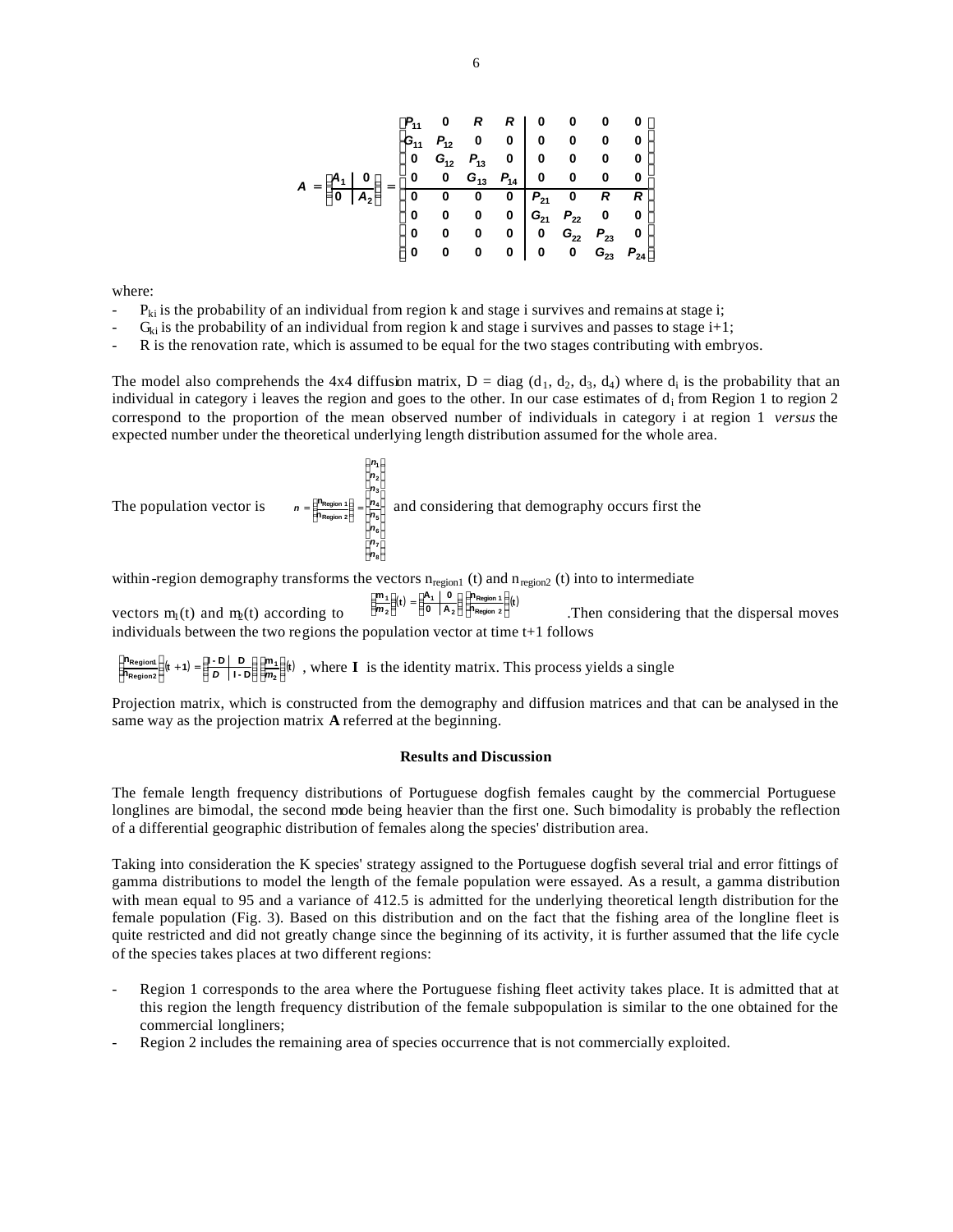Considering the length frequency distributions and the length of first maturity, the following four different categories for the female population are adopted in the two regions:

| <b>Total length</b><br><b>Categories</b> |            | <b>Observation</b>                             |  |  |
|------------------------------------------|------------|------------------------------------------------|--|--|
|                                          | Range      |                                                |  |  |
|                                          | < 74       |                                                |  |  |
|                                          | [74 - 100] | 100 length of $1st$ maturity (Veríssimo, 2001) |  |  |
| 4                                        | [100, 118] |                                                |  |  |
|                                          | 118, 137   | 137 cm maximum length                          |  |  |

Based on the demography and diffusion processes admitted for the Portuguese dogfish the *life cycle graph* is presented in Fig. 4.

The estimated projection matrix of Portuguese dogfish data is:

| 0.01     | 0.01     | $\Omega$ | 0.02 | 0.23     | 0.23     | 0        | 0.31        |  |
|----------|----------|----------|------|----------|----------|----------|-------------|--|
| $\Omega$ | $\Omega$ | 0.43     | 0.34 | 0        | $\Omega$ | 0.12     | 0.10        |  |
| $\Omega$ | 0.41     | 0.18     | 0.00 | $\Omega$ | 0.18     | 0.08     | 0           |  |
| 0.12     | 0.03     | 0        | 0.00 | 0.59     | 0.16     | 0        | 0           |  |
| 0.23     | 0.23     | $\Omega$ | 0.38 | 0.01     | 0.01     | $\Omega$ | 0.02        |  |
| $\Omega$ | $\Omega$ | 0.15     | 0.12 | $\Omega$ | $\Omega$ | 0.35     | 0.28        |  |
| $\Omega$ | 0.22     | 0.10     | 0    | 0        | 0.34     | 0.15     | $\mathbf 0$ |  |
| 0.71     | 0.19     | $\Omega$ | 0    | 0.10     | 0.03     | 0        | 0           |  |



eigenvector associated with the dominant eigenvalue and the stage specific reproductive value given by the left standardised eigenvector, associated with the dominant eigenvalue are:

| right eigenvector |       | left eigenvector |       |
|-------------------|-------|------------------|-------|
| w1                | 0.101 | v1               | 0.575 |
| w2                | 0.138 | ν2               | 0.785 |
| w3                | 0.103 | v3               | 1.106 |
| w4                | 0.128 | ν4               | 0.905 |
| w5                | 0.131 | ν5               | 0.731 |
| w6                | 0.123 | v6               | 0.890 |
| w7                | 0.100 | ν7               | 1.383 |
| w8                | 0.177 | v8               | 1.474 |

Despite the insufficiency knowledge about the spatial distribution of the female population if this fact is not taken into consideration a possible life table model will be reduced to the demographic model adopted for Region 1, which corresponds to submatrix projection **A1** (the light green highlighted submatrix previously presented. In this case the computed eigenvalues are:  $\mathbf{l}_1 = 0.818$ ;  $\mathbf{l}_2 = 0.500$ ;  $\mathbf{l}_3 = 0.345 - 0.206$ i and  $\mathbf{l}_4 = 0.345 + 0.206$ i. The right and left standardised eigenvectors, associated with the dominant eigenvalue are:

| right eigenvector |       | left eigenvector |       |
|-------------------|-------|------------------|-------|
| w1                | 0.242 | v1               | 0.668 |
| w2                | 0.269 | ν2               | 0.866 |
| w3                | 0.208 | v3               | 1.292 |
| w4                | 0.281 | vΔ               |       |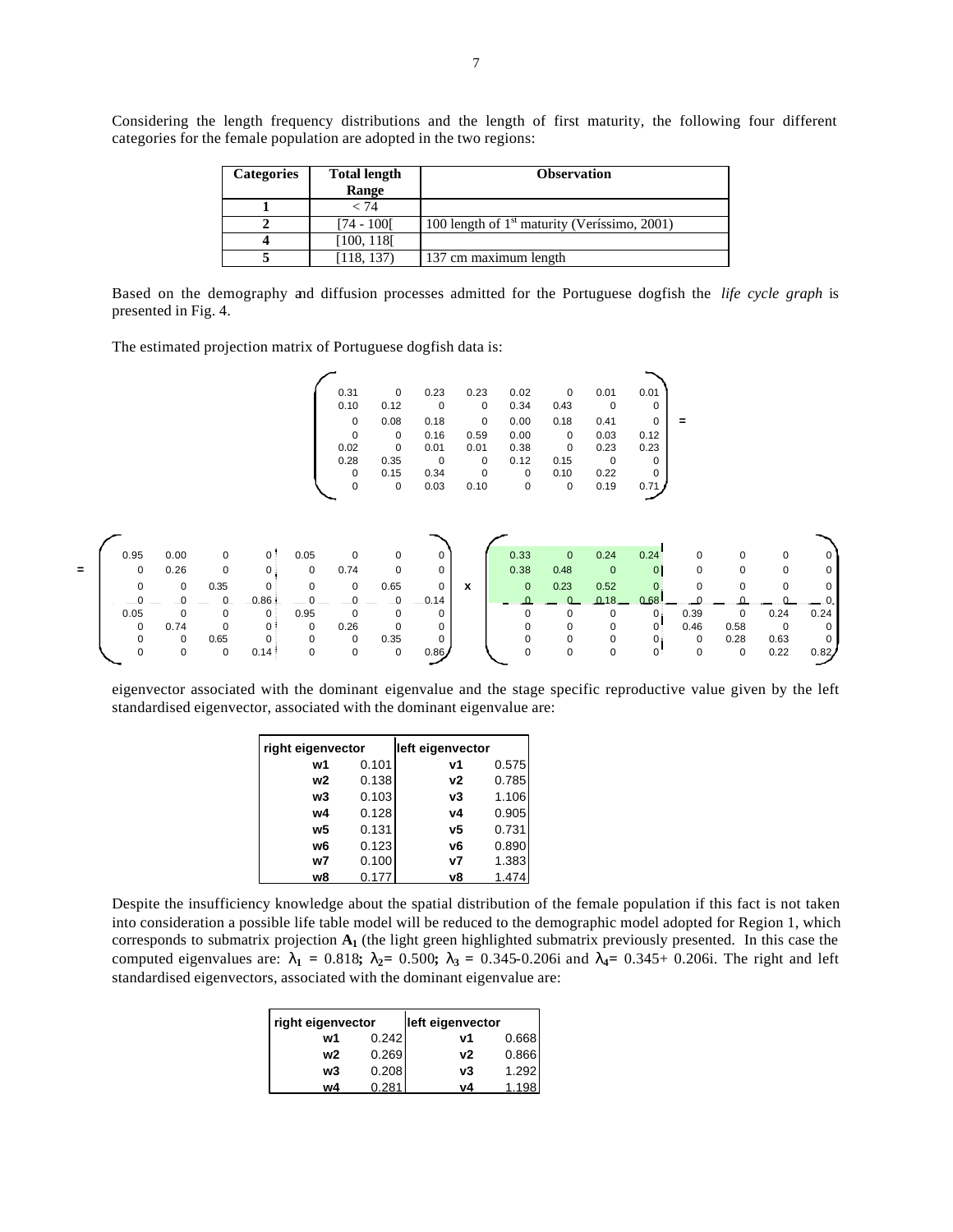The analysis of two models indicates that, under stable conditions, a mediu m term decrease of the population in both. In the case of the multiregional model the decreasing rate is slower than the one estimated for the model that does not incorporate migration processes.

In both approaches the vulnerabilities and deficiencies of our knowledge about the Portuguese dogfish dynamics are not considered. Nevertheless the multiregional model seems to provide a more adequate perspective of the population evolution in the future since the information available from the fishing exploitation of the species does not indicate a dramatic decrease on the yields. Also the length structure of the landed specimens, especially in the two last categories, does not put into evidence a marked change, which is more probable to occur if the simple demographic model is adopted.

Finally to be more confident on species' dynamics knowledge there is the need for further improvements on:

- Length population structure both on a geographic and temporal basis;
- Migratory processes acting in the whole or part of the population.

Better estimates of the biological parameters are used as inputs for the construction of the Projection matrix are also required, namely:

- Natural mortality, which is one of the most problematic parameters;
- Total and fishing mortality estimates, through the implementation of other approaches and on the subsequent analysis of the consistency of different estimates obtained;
- Age determinations and age validation;
- Investigation on the degree of the well fit adjustment of other growth models, specially models with higher flexibility than VBF;
- Study of species' embryonic development;

Those improvements will certainly allow a better description of the population Projection matrix and consequently the study of its dynamics. Nevertheless it is also important to point out that the development of more complex models, usually implying an increase of the parameter's set to be estimated and of variability associated with the whole model will determine a more difficult interpretation of model's output.

On the other hand the use of simpler models, not involving so many parameters, as it was tried in the present study, do not allow to get rid of the whole uncertainty about the knowledge of species' dynamic it only hides it away. So the results obtained should be regarded with caution and considered just as a rough approach to the underlying and unknown trajectory of the population under study.

Consequently with the increase on comprehension of the species it will be possible to proceed with a stepwise upgrading of the simple model. This will allow a finer perception of the most problematic parameter(s) and due to this they might be inputted into the model as random variables. By this approach, theoretical probability distributions are adjusted to parameters. In this way it will be able to relax the strong model's assumption of a constant environment by the probabilistic study of different trajectories.

Catch and effort data at a species-specific level are only slowly becoming available for this and other deep-water species. In many cases they are incomplete and do not cover the earlier, high catch phase of the fisheries (1990's). In the interim, another approach is to use life history models as described above. This will involve collecting more life history data, including refining estimates of age, age-specific natural mortality and knowledge of the population structure. It is suggested that internationally coordinated sampling programs may achieve the goal of collecting these data. Such an approach may be a more fruitful means of supporting the rational assessment of these species, than mere reliance on the catch and effort data.

### **Acknowledgements**

This study was supported by DG XIV of the European Commission through Study project 99/0055 entitled 'Development of Elasmobranch Assessments' (DELASS).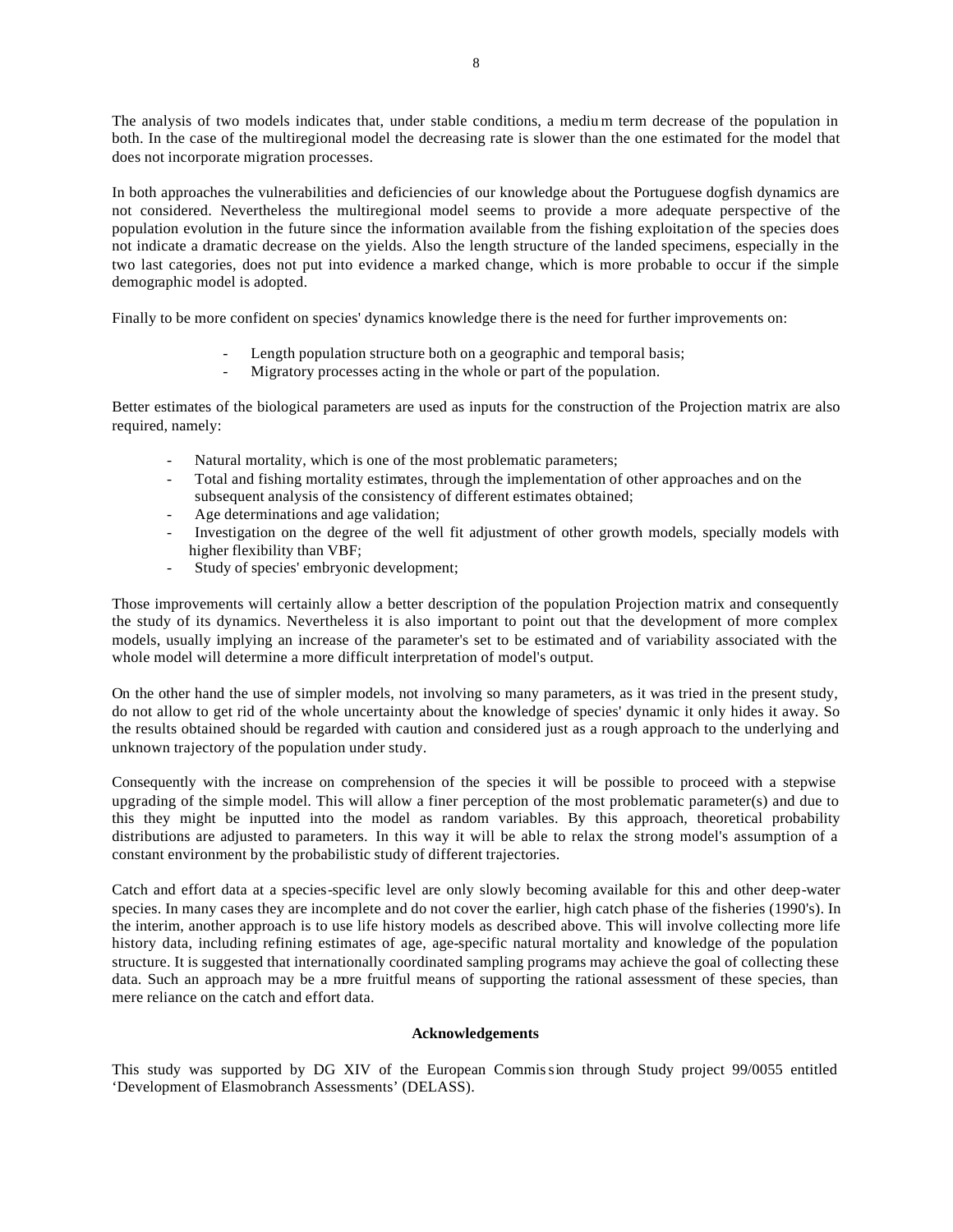### **REFERENCES**

- Anon., 2001. Report of the ICES Advisory Committee on Fisheries Management, 2000. *ICES Coop. Res. Rep*., No. 242, 911 p.
- Caswell, H., 1989. Matrix population models. Sinauer Associates, Massachusettes, 328 pp.
- Caswell, H., 2001. Matrix population models construction, analysis and interpretation. 2<sup>nd</sup> edition. Sinauer Associates, Massachusettes, 722 pp.
- Caswell, H., 1997. Matrix methods for population analysis *In* Tljapurkar, S. and Casweel, H. (Eds). Structuredpopulation models in marine, terrestrial and freshwater systems. Chapman & Hall, New York: 20-58.
- Clarke, M.W. 2000. Aspects of the biology of three exploited deepwater sharks *Centrophorus squamosus*, *Centroscymnus coelolepis* and *Deania calceus* (Elasmobranchii, Squalidae) from the continental slopes of the Rockall Trough and Porcupine Bank. Ph.D. thesis, University of Ireland, Dublin, Ireland.
- Clarke, M. W., Connolly, P. L., and Bracken, J.J. 2001. Aspects of reproduction of the deep water sharks *Centroscymnus coelolepis* and *Centrophorus squamosus* from the west Ireland and Sctoland. J. Mar. Biol. Ass. UK, 81: 1019-1029.
- Clarke, M. W., Connolly, P. L., and Kelly, C. J. 1999. Preliminary Catch, Discards and Selectivity Results of Trawl Survey on Deepwater Slopes of the Rockall Trough. Dublin: Marine Institute. Fisheries Leaflet, no. 178.
- Connolly, P. L., Kelly, C. J., and Clarke, M. W. 1999. Long-line Survey of the eastern slopes of the Rockall Trough. Dublin: Marine Institute. Fisheries Leaflet, no. 180.
- Girard, M., 2000. Distribution et reproduction de deux espèces de requins de grands fonds, les "sikis", *Centrophorus squamosus* and *Centroscymnus coelolepis* exploités dans le nord-est de l´Atlantique. PhD thesis, École Nationale Supérieure Agronomique de Rennes, Rennes, France.
- Gordon, J. D. M. 1999. Management considerations of deepwater shark fisheries. *In* Shotton, R. (Ed.) Case studies of the management of elasmobranch fisheries, Vol. 2,. Rome: FAO: 774-819.
- Hareide, N.R. 1995. Comparisons between longlining and trawling for deep water species selectivity, fish behaviour, quality and catchability. *In* Hopper, A. G. (Ed.), Proceedings of NATO Advanced Research Workshop on deep water fisheries of the north Atlantic slope, Amsterdam: Kluwer Academic Publishers: 227- 234.
- Jørgensen, O. 1995. A comparison of deep water trawl and longline research fishery in the Davis strait. *In* Hopper, A. G. (Ed.), Proceedings of NATO Advanced Research Workshop on deep-water fisheries of the north Atlantic slope, Amsterdam, Kluwer Academic Publishers: 420.
- Figueiredo, I., Machado, P. B. and Moura, O., 2001. Portugal mainland contribution to the 2001 Report of the ICES Study Group on the Biology and Assessment of Deep-sea Fisheries Resources. Working Document, ICES Study Group on the Biology and Assessment of Deep-Sea Fisheries Resources, 8 p.
- Pauly, D., 1980. On the interrelationships between natural mortality, growth parameters and mean environmental temperature in 175 fish stocks. J. Cons. Int. Explor. Mer, 39: 175-192.
- Punt, A. E. and Walker, T. I., 1998. Stock assessment and risk analysis for the school shark (*Galeorhinus galeus*) off the southern Australia. Mar. Freshwater Res., 49, 719-731.
- Smith, S.E., Au, D.W. and Show, C., 1998. Intrinsic rebound potentials of 26 species of pacific sharks. Mar. Freshwater Res., 49, 663-678.
- Veríssimo, A. C. P., 2001. Contribuição para a caracterização da população de carocho *Centroscymnus coelolepis* (Bocage & Capello, 1864). Relatório de Estágio, Faculdade de Ciências de Lisboa, 48pp.
- Walker, T. I., 1998. Can shark resources be harvested sustainably? A question revisited with a review of shark fisheries. Mar. Freshwater Res., 49, 553-572.
- Wood, C.C., Ketchen, K.S. and Beamish, R.J., 1979. Population dynamics of spiny dogfish (*Squalus acanthias*) in British Columbia Waters. J. Fish. Res. Board Can., 36: 647-656.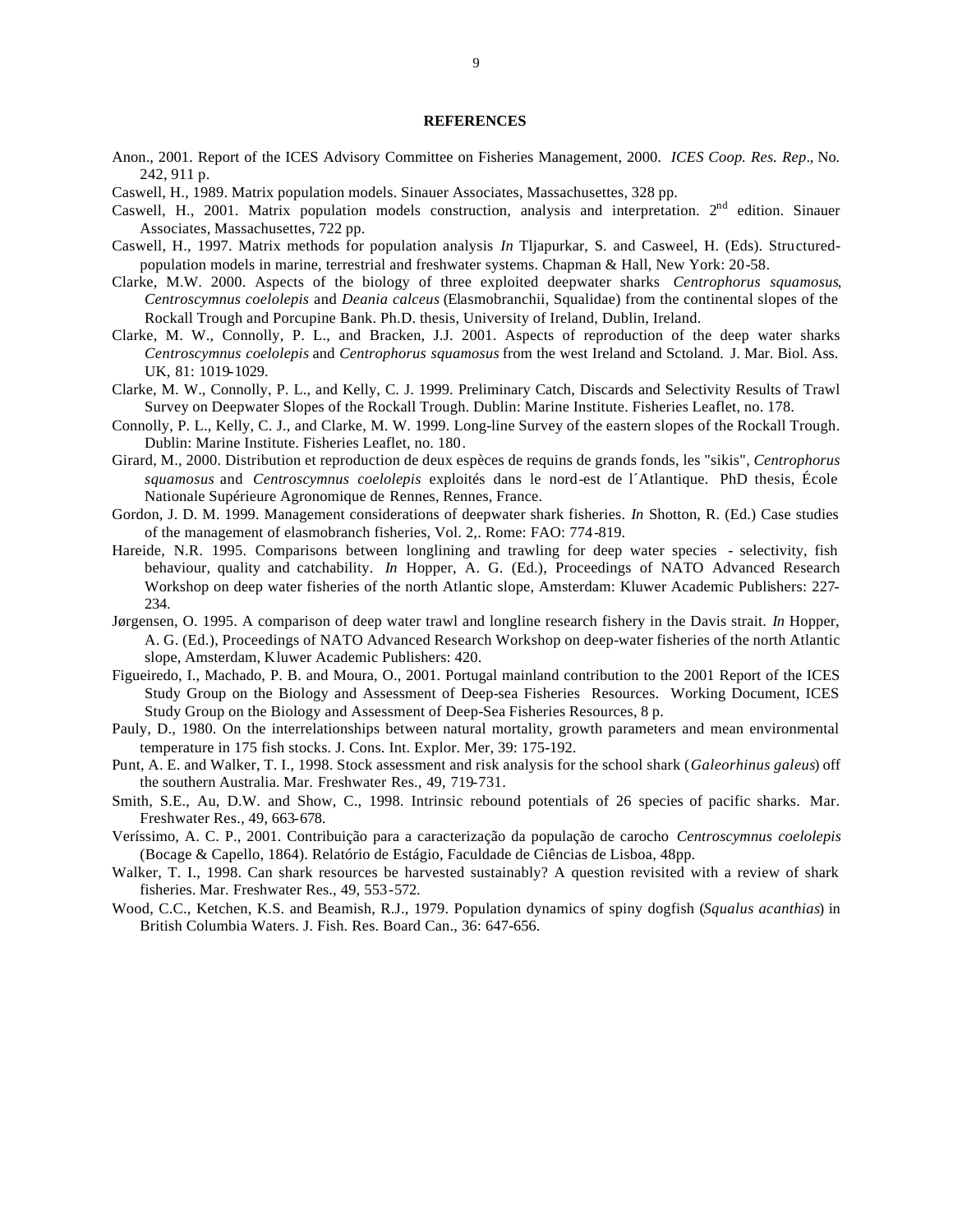

Fig. 1.Growth curve adjusted for female data.



Fig. 2. Female length frequency distributions based on samples taken by the commerc ial longline fishery at Sesimbra landing port from 1996 to 2000.